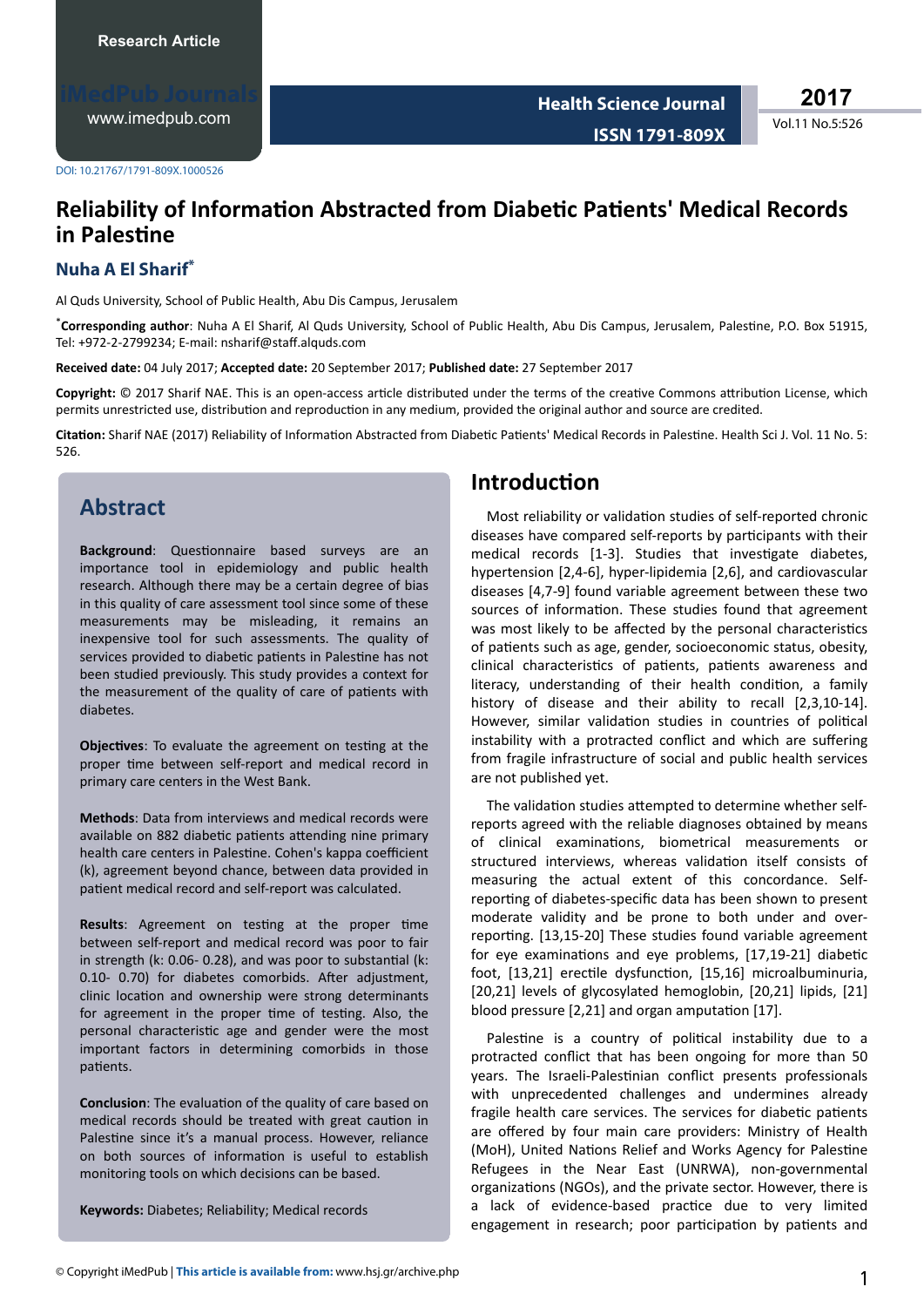#### **ISSN 1791-809X** Vol.11 No.5:526

families in diabetes management; and a scarcity of specialist diabetic healthcare professionals.

A population based study (30-65 years of age) showed that the prevalence for type 2 diabetes (DM2), was 11.6% and was 10.3% for impaired glucose intolerance (IGT) [22,23]. The quality of services provided to diabetic patients has not been studied previously. This quantitative study is part of ongoing, mixed methods clinical-based national research to assess the clinical management of diabetes and inform quality improvement initiatives. Details about compliance with and awareness of diabetes guidelines among physicians and nurses in Palestine have already been published. This initial quantitative study highlighted training on diabetes guidelines as the main factor significantly associated with self-reported compliance by nurses and physicians to guidelines for the treatment of diabetic patients. Other factors influencing behaviour were time constraints, availability of guidelines and availability of laboratory tests [24]. This study aims to evaluate the relationship between quality of diabetes care and patient satisfaction in a cohort of 882 diabetic patients using the agreement beyond chance as a tool.

# **Materials and Methods**

## **Study design and population**

A cross-sectional primary health care (PHC) clinic based survey was conducted in 11 governorates in the West Bank. Three governorates were selected to represent the north, middle and southern governorates. From each selected governorate, three major PHC centers were selected: MoH, UNRWA, and a non-governmental PHC (the Palestinian Medical Relief Society, PMRS).

Diabetic patients registered at the selected centers who visit general practitioners (GP) and/or diabetes care clinics were eligible to participate in the study. A calculated sample size of 900 patients was divided equally between the three governorates. This sample of 300 patients was then distributed proportionally according to the size of the selected centers in each governorate. In each center, a random sample of patients' records was selected and those patients were invited to participate on the day they visit the clinic. The study protocol and questionnaire was approved by Al Quds University Research Ethical Committee. Consent was obtained from the various stakeholders to carry out the study in their centers and to assess their services. All participating patients gave written consent for their involvement in the study.

## **Collection of data**

A questionnaire-based interview survey was conducted. This questionnaire was based on a previously validated questionnaire [25,26], with some minor modifications as suggested by the research team and by the major stakeholders themselves. The questionnaire comprised questions to assess the background characteristics of patients (age, gender, marital status, educational level and address) and diabetes characteristics (family history of diabetes, type of diabetes,

patient medical regime and ownership of a glucometer). Also, patients were asked about how their physicians cared for their diabetes in term of laboratory tests (HbA1c, lipid profile, microalbuminurea, kidney function testing); examinations (electro-cardiogram-ECG, foot examination, blood pressure measurements, and eye examination by ophthalmologist); and referral timing and the frequency of performing these tests and examinations. There were also questions on comorbid conditions: eyes problems (retinopathy), extremes numbness (neuropathy), kidney problems (nephropathy), foot ulcer (diabetic foot), heart failure, hypoglycemia, and hypertension. Some questions related to the perception of patients on the follow up of laboratory tests and examinations and diabetes comorbidities associated with their diabetic condition. The final interview format was concluded after the pilot testing of the questionnaire. Patients records data were collected from their records using a specially prepared form.

## **Statistical analysis**

Based on the two sets of diabetes management guidelines existing in Palestine: i.e., from the Ministry of Health (MoH) and the United Nation Relief Works Agency (UNRWA), we defined the "proper time of testing" as the presence of laboratory test results of HbA1c in the previous three months, last year's reports for lipid profile, kidney function tests, microalbuminuria, a report of an eye examination by an ophthalmologist, and an ECG report.

Total agreement, over- and under-reporting were calculated depending on patients responses by "Yes" and "No" answers in the questionnaire in comparison to what was recorded in patients files.

The level of agreement for dichotomous "proper time of testing" and the reporting of signs of diabetes comorbids was calculated using the proportion of absolute agreement and beyond chance agreement using Cohen's kappa statistic (k). The benchmark for determining the closeness of the comparison for k was based on Landis and Koch (1977) [27]. In their scale, the strength of agreement was as follows: 0.00– 0.20 (poor), 0.21-0.40 (fair), 0.41–0.60 (moderate), 0.61–0.80 (substantial). and 0.81–1.00 (almost perfect). The measurement of the presence of diabetes comorbids was also analyzed in a similar manner. All data were entered in a database and were analyzed by SPSS 20 (Statistical Package for the Social Sciences) for Windows.

Separate binary logistic regression models were run separately for all tests and signs of diabetes comorbids. The variables: patients age, gender, marital status, educational level, center location, center supervising body, and number of years since diagnosis were entered in these models. Each variable used in the study was examined for its effect on each model. Variables were omitted from the analyses if they were not significantly associated with agreement in tests, examinations performed or comorbids at a significant level of less than 0.05. However, the year of diagnosis was excluded since it weakened the fitness of all models: the Hosmer and Lemeshow Test.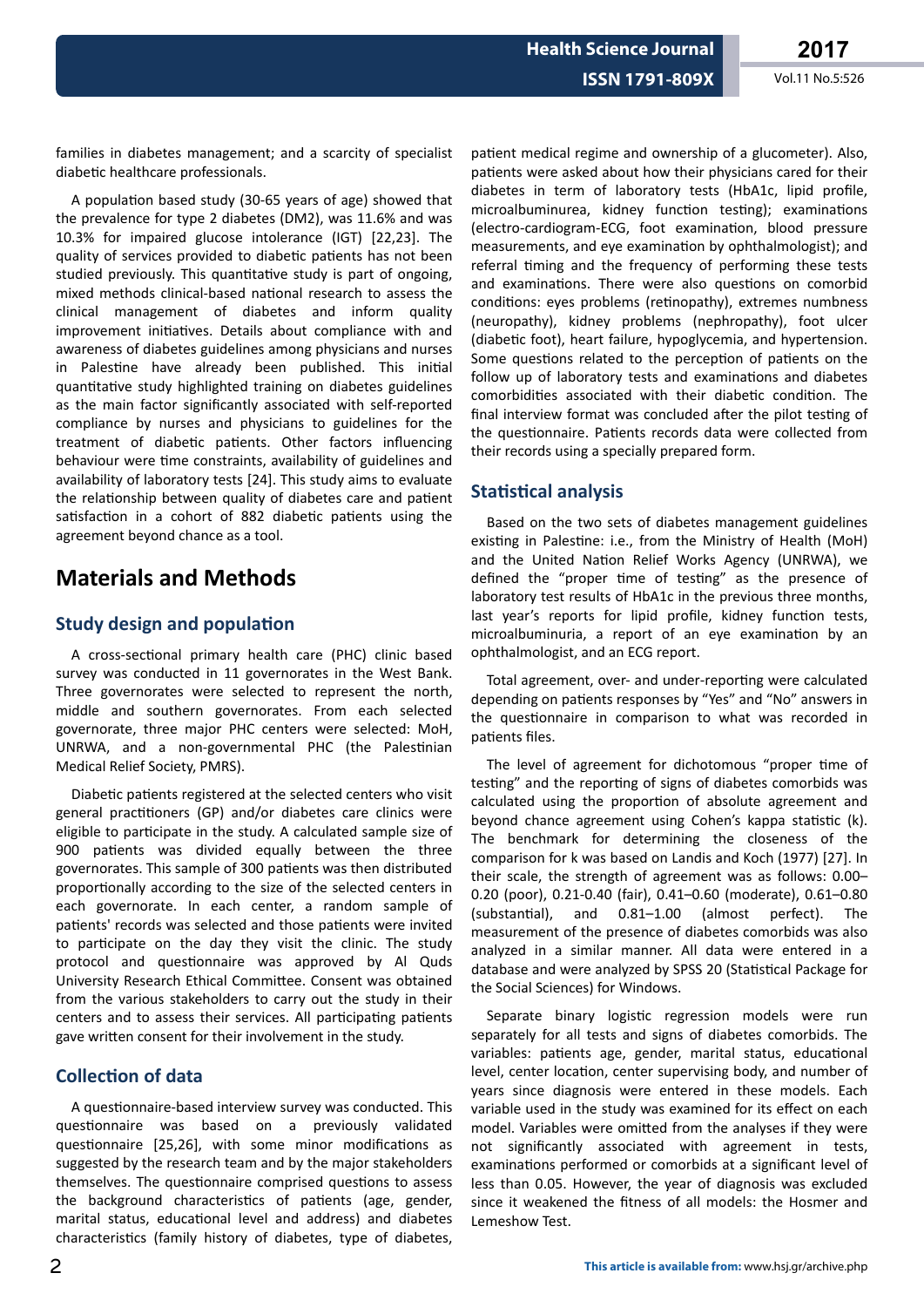# **Results**

The characteristics of the cohort are described in Figure 1. Of the 882 participants, 40% were in the 20 to 39 year age group, 5% were less than 20 years of age, and 87% had been educated to school level.



Figure 1 Cohort characteristics (N=882) attending a PHC in the West Bank.

In **Table 1**, about 70% of the study sample had been diagnosed with diabetes for five years or more, and about 73% of them reported having a family history of diabetes. Eighty patients did not know their type of diabetes and it was not stated in their medical records. Of them, 113 (14%) were diabetes type one: 46 of these patients were below the age of 20.

Table 1 Cohort diabetes characteristics (N=882) attending PHC clinics/centers in the West Bank.

|                            |                                  | N   | %             |
|----------------------------|----------------------------------|-----|---------------|
| Registered as diabetic     | $5$                              | 255 | 29.50<br>$\%$ |
|                            | 05-Sep                           | 328 | 37.90<br>$\%$ |
|                            | Oct-14                           | 201 | 23.20<br>$\%$ |
|                            | $\geq 15$                        | 81  | 9.40%         |
| Family history of diabetes | Positive                         | 636 | 73.40<br>$\%$ |
|                            | Negative                         | 231 | 26.60<br>%    |
| Patient medical regime     | Tablet                           | 395 | 44.80<br>%    |
|                            | <b>Tablet</b><br>plus<br>insulin | 159 | 18.00<br>%    |
|                            | Insulin                          | 311 | 35.30<br>$\%$ |
|                            | Diet only                        | 16  | 1.80%         |

|                                                                                           | Yes                              | 378 | 42.90<br>$\%$ |  |
|-------------------------------------------------------------------------------------------|----------------------------------|-----|---------------|--|
| Patient owns a glucometer                                                                 | <b>No</b>                        | 504 | 57.10<br>$\%$ |  |
| <b>Medications</b><br>recorded<br>in<br>as<br>records                                     | Diet only                        | 19  | 2.20%         |  |
|                                                                                           | <b>Tablets</b>                   | 379 | 43.00<br>$\%$ |  |
|                                                                                           | <b>Tablets</b><br>and<br>insulin | 163 | 18.50<br>$\%$ |  |
|                                                                                           | Insulin only                     | 320 | 36.30<br>$\%$ |  |
|                                                                                           | DM <sub>1</sub>                  | 113 | 14.00<br>%    |  |
| Type of diabetes N=803*                                                                   | DM <sub>2</sub>                  | 690 | 86.00<br>%    |  |
| *79 patients did not know their diabetes type and it was not recorded in their<br>records |                                  |     |               |  |

Compared to what is recorded in patients files, the proportion of observed agreement for laboratory testing was low (36.6% to 78%) versus the observed agreement for signs of diabetes comorbids (52% to 91.6%) **(Table 2)**. According to Landis and Koch's scale the strength of these observed agreements for performing testing at the proper time ranged from fair to substantial. However, agreement of poor to fair strength (k: 0.06 to 0.28) was shown for testing at the proper timing. The poorest agreement was seen for annual testing of microalbuminuria (k: 0.06, total agreement 36.6%) **(Table 2)**.

The agreement of proper time of testing for HbA1c in the previous three months was 73.3% (k: 0.21) and was 73.1% (k: 0.27) for having an ECG in the previous year. Lipid profiling in the previous year had similar agreement (78%), but lower kappa (0.14) **(Table 2)**. For comorbids, the strength of observed agreement was moderate to almost perfect, but the strength of beyond chance agreement was poor to substantial (0.10 to 0.70). The strongest was for having a hypoglycemic event in the previous year (k: 0.70) **(Table 2 and Figure 2)**.

**Table 2** Summary of total agreement and disagreement of the "Proper time of testing".

|                      | Total<br>Agreement | Over<br>reporting | Under<br>Reporting |
|----------------------|--------------------|-------------------|--------------------|
| HbA1c                | 73.30%             | 8.90%             | 17.90%             |
| Lipid profile        | 78.10%             | 16.10%            | 5.80%              |
| Kidney function test | 76.40%             | 14.20%            | 9.40%              |
| Microalbuminuria     | 36.60%             | 61%               | 2.40%              |
| <b>ECG</b>           | 73.10%             | 18.90%            | 8.00%              |
| Eye examination      | 59.50%             | 3.40%             | 37%                |
| Retinopathy          | 68.40%             | 30.50%            | 1.20%              |
| Neuropathy           | 52.00%             | 46.70%            | 1.40%              |
| Nephropathy          | 91.50%             | 6.80%             | 4.00%              |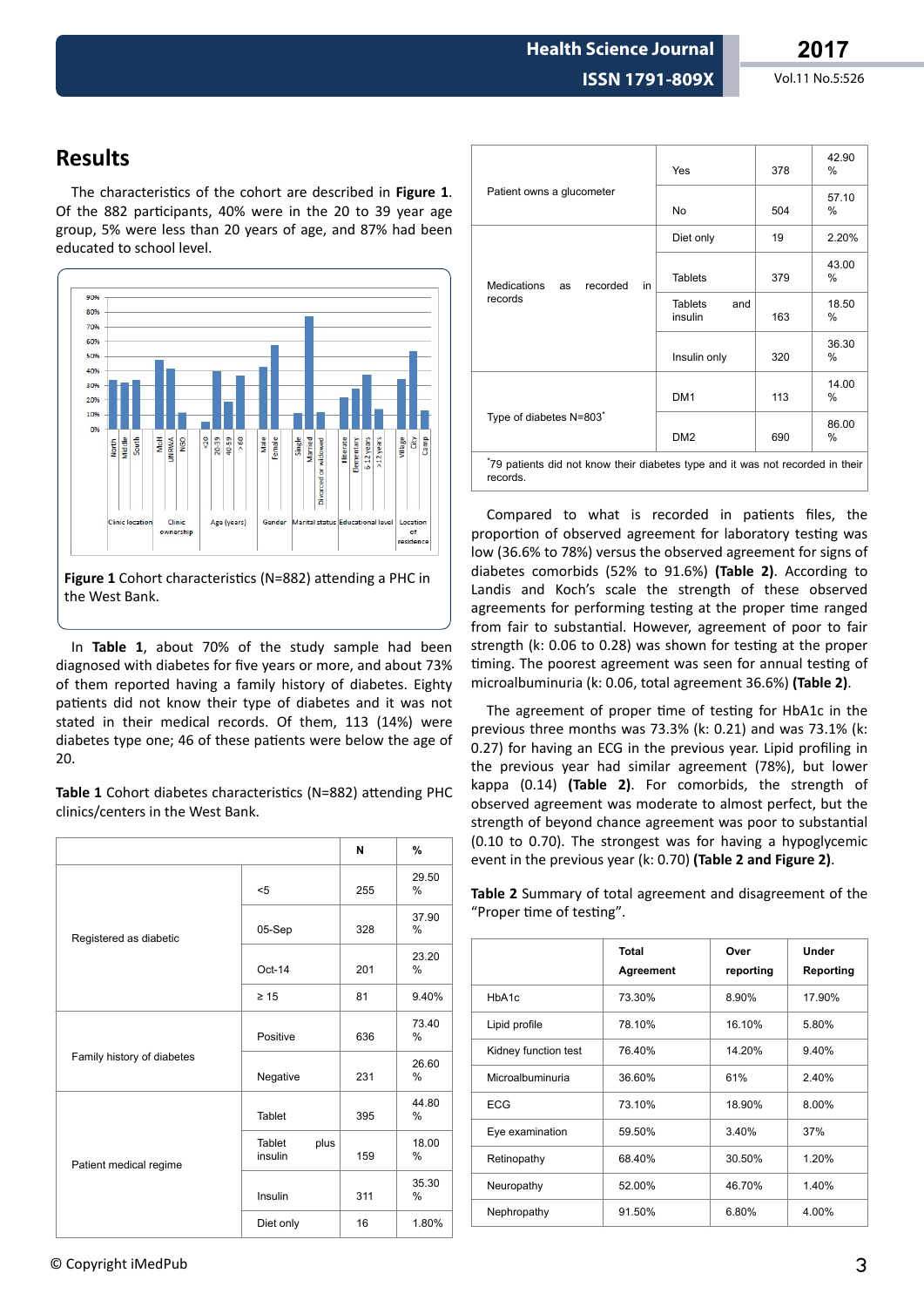# **Health Science Journal ISSN 1791-809X** Vol.11 No.5:526

**2017**

| Diabetic foot       | 89.60% | 8.20%  | 2.30% |
|---------------------|--------|--------|-------|
| Heart failure       | 91.70% | 6.30%  | 2.10% |
| Hypertension        | 80.40% | 12.40% | 7.20% |
| Hypoglycemic events | 85.90% | 12.20% | 1.90% |
|                     |        |        |       |



data in patients records.

The associations of clinic location, clinic ownership and cohort characteristics with the strength of agreement between the survey and the data collected from patients medical records are shown in Figures 3 and 4. The location of the clinic in the north and middle regions showed stronger agreement between the two sources of information than for the south for HbA1c, lipid profiling, eye examination, and kidney function testing, but not for others (Figure 3). Similarly, eye problems, kidney problems, heart failure, hypertension and hypoglycemia had doubled agreement in clinics in the north and middle regions compared with the south, but not for extreme numbness **(Figure 4)**.

Ownership of the clinic by MoH and UNRWA showed higher agreement between the two sources of information for lipid profiling, having micro-albumin testing and proper timing of ECG testing in the previous year, but not for HbA1c or kidney function testing (Table 2). This finding was inversely associated for most diabetes comorbids, where NGO patients reported more agreement in general, but similar agreement was found between MoH and UNRWA patient's reports. However, being educated for more than 12 years showed higher agreement between self-reported proper time of testing for lipid profile, kidney function testing, but not for HbA1c (Figure 3). Patient's gender, marital status, and patient's age did not show any significant association with the proper time of testing.

**Figure 4** shows that younger, female and highly educated patients showed better agreement in reporting most comorbids compared with older, male and less educated patients. Marital status and clinic ownership did not have any significant agreement with any cormobid.



Figure 3 Proper timing of testing logistic regression results for agreement between the patients recorded data versus survey responses.

\*Reference category: Clinic location in the South, ownership NGO, educational level >12 years

<sup>†</sup>Hosmer and Lemeshow Test was not significant for all testing.

††Agreement /disagreement includes all responses from self-report and medical records data (e.g., agreement ="Yes/ Yes" and "No/No" and disagreement ="No/Yes" and "Yes/No").

<sup>††</sup>The variables of place of residence and date of registration as a diabetic were omitted from the analyses because they were not significantly associated with agreement between the two sources of data at p>0.05 and did not contribute to the overall model.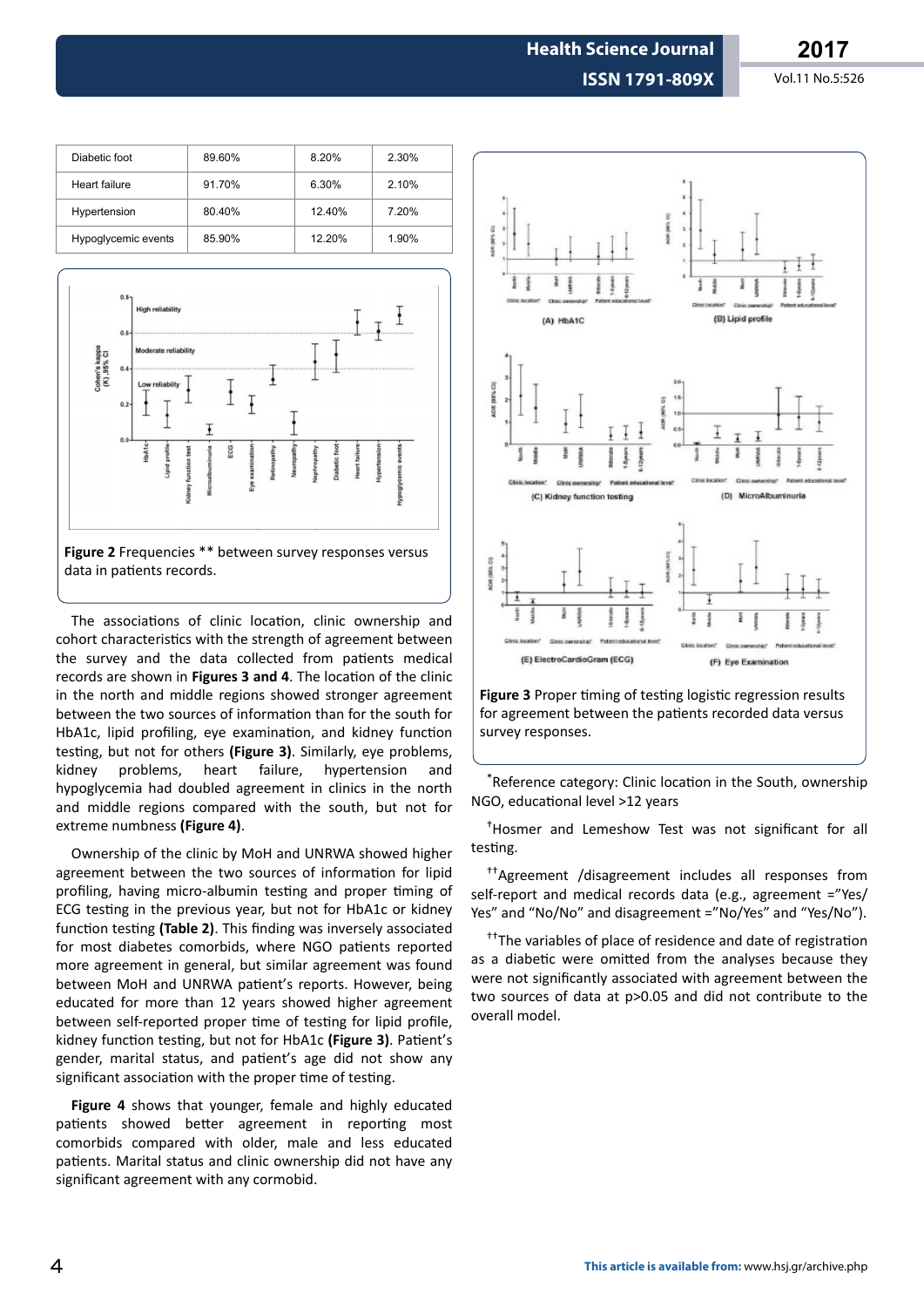# **Health Science Journal**

**ISSN 1791-809X** Vol.11 No.5:526



Figure 4 Comorbids logistic regression results for agreement/disagreement in comparing recorded data in patient's records versus survey responses.

\*Reference category: clinic location in the South, female gender, educational level >12 years

<sup>†</sup>Hosmer and Lemeshow Test were not significant for all testing.

††Agreement /disagreement includes all responses from self-report and medical records data (e.g., agreement ="Yes/ Yes" and "No/No" and disagreement ="No/Yes" and "Yes/No").

<sup>++</sup>The variables of place of residence and date of registration as a diabetic were omitted from the analyses because they were not significantly associated with agreement between the two sources of data at p>0.05 and did not contribute to the overall model.

## **Discussion**

There is growing interest globally in measuring the performance and quality of care for non-communicable diseases using data collected from medical records. However, this source of information may have a certain level of bias. Therefore, the American Diabetes Association, in its Education Recognition Program (ERP), added patient surveys as another

© Copyright iMedPub 5

source of health information that can support the primary source of medical records [28]. This study is the first of its kind in Palestine. It evaluates the quality of care of diabetes treatment using patient's medical records, in addition to their own reports of certain indicators used for evaluation. The results of this research demonstrated substantial differences between information obtained by self-reporting and that obtained by a review of patient's medical records.

In this study, a questionnaire-based survey showed low agreement between patients self-reports and what was stated in their medical records for the "proper time of testing" of microalbuminuria and lipid profiling, but was moderate for HbA1c, kidney function testing and ECG examination. Agreement was higher for self-reports of the diabetes comorbids of heart failure, hypertension and hypoglycemia, and was moderate for retinopathy, nephropathy, and diabetic foot. There was very low agreement for neuropathy. Despite these agreement coefficients, the limits of agreement remained considerable for all reported measures and illustrated that agreement between self-reporting and medical records is substantially low.

Overall, the reliability of diabetes follow-up indicators in this study varied from that seen in Western countries. In a Swiss community based survey, reported HbA1c measurement in the previous year was highly consistent with physicians reports (Cohen's kappa was 0.94) [21]. This difference could be due to the fact that, according to the Palestinian diabetes guidelines. HbA1c is recommended to be measured every three months. More than half of our study patients had been advised to measure HbA1c test in the previous year, but of those who remembered the last time they had undergone this test, 98% (452 patients) had undergone it in the previous year and 52% in the previous three months.

Non-response in following the physicians referral for this test may explain low reliability of the HbA1c test. Also, several patients may lack the information or knowledge to recognize if HbA1c had been performed or not. Patients attending the PHC clinics in the south region of the West Bank were shown to have the lowest agreement between self-report and medical records. This might suggest differences in health education for patients attending PHC in the various areas of the West Bank, or variations in the process of treatment for diabetic patients in these areas.

The overall annual self-report of eye examination and medical records in the TRIAD USA study was fair (Cohen's kappa k=0.25) [19]. However, agreement was moderate (k=0.37) in the Minnesota-USA study  $[20]$ , in which findings demonstrated more over-reporting than underreporting of eye examinations by patients. This study found similar findings when comparing self-reports of an eye examination during the previous year with reported referral for eye examination (k=0.20). Also, moderate agreement was found when comparing self-reports of eye problems with a diagnosis of retinopathy in patient's medical records (k=0.34). Referral for an eye examination was more under-reported (37%), but was over-reported (30.5%) in relation to eye problems when compared with records of retinopathy diagnosis. This might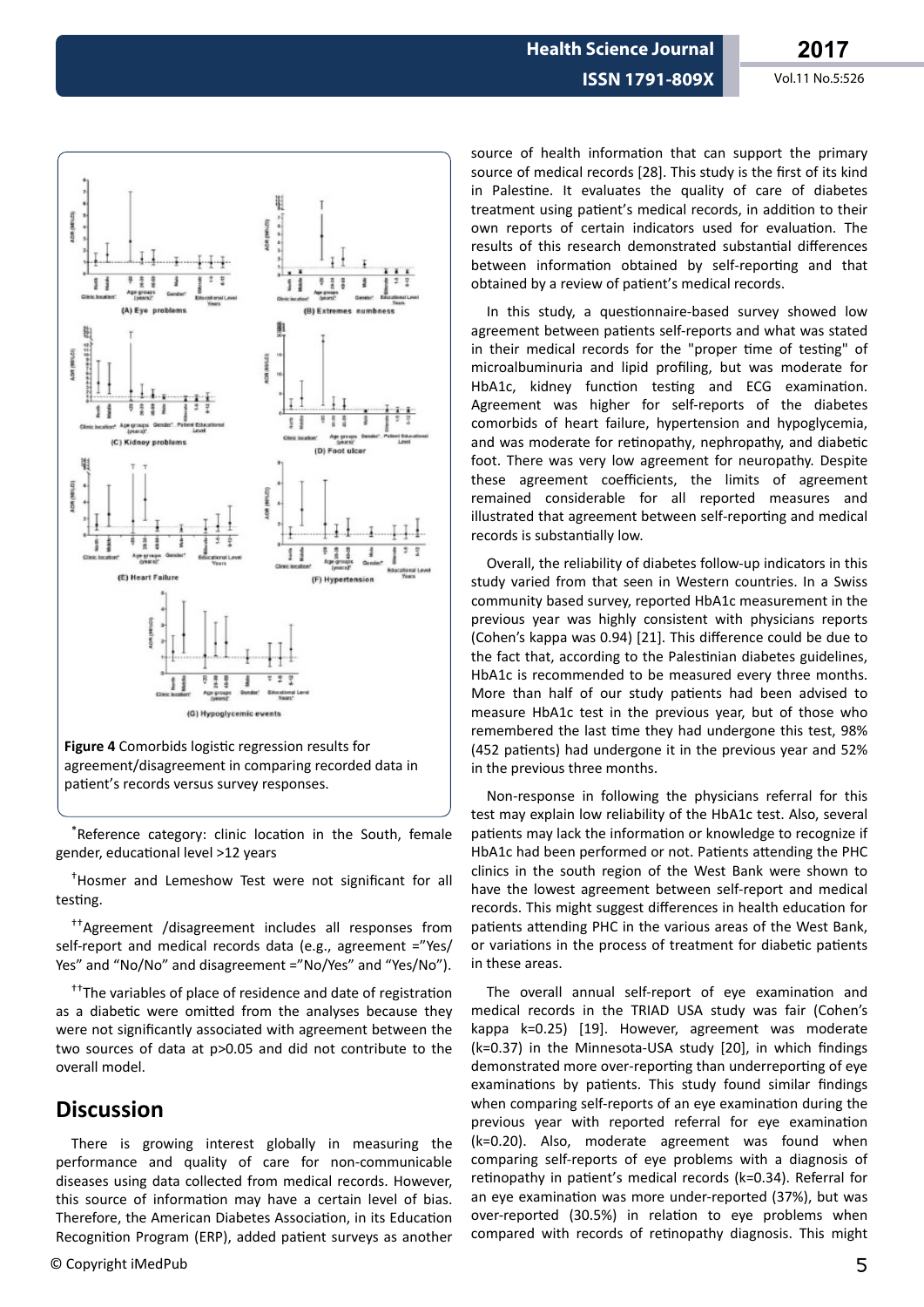indicate that patients were referred, but did not undergo the eye examination since it is not covered by their health insurance; or patients may be examined by an ophthalmologist, but their examination results are not in their records. Another possible explanation is the physician factor, where a physician obtains an eye examination report without telling the patient their results. Older age groups reported more eye examinations and those followed up in NGOs clinics had much fewer eye examinations than those registered in UNRWA and MoH clinics, which suggests better health services. Agreement was shown to be strongest in the north compared to other regions.

High agreement was apparent between self-reports and medical records for heart failure, hypertension and hypoglycemia (Cohen's kappa >0.60). This could be justified by good recall and understanding of the nature and effect of these illnesses. Patient age was a significant factor in determining the comparison between self-reports and records data of these comorbids. Also, such comorbids are very significant for those patients and are followed up thoroughly by physicians due to their ongoing effects on patient health. This may also be true for the moderate agreement morbidities: kidney problems and foot ulcers. Kidney function testing was over-reported by 14% of patients and was of low kappa (0.28) and microalbuminurea was over-reported by 61% of them ( $k=0.06$ ). Also, 19% of patients reported having an ECG test, but the results were not present in their records; this also applied to lipid profiling. Therefore, these findings indicate that those patients might lack information about these tests, or the results of these tests are not recorded in their records. These results are consistent with the Swiss study that showed low Cohen's kappa ( $k \le 0.50$ ) for foot examination, but high for blood pressure (k=0.94). Collet and colleagues justified this by the possible physician factors that affect the presence of reports in patients' medical records and lead to bias such as under-reporting [21]. This may be a serious problem in poorly developed health systems, such as in Palestine where no electronic recording exists. In addition, we emphasize that physicians in PHC centers see a high number of patients daily, both in the UNRWA and MoH clinics. Such problems are of low priority in health systems where electronic records are in operation.

In this study, many patients may have more than one type of health insurance. For example, registered refugees have free UNRWA health insurance and public sector employees have governmental health insurance. This indicates that some patients in this study may have two types of insurance and can undergo examinations and consult physicians in two locations, leading to possible fragmentation in the follow up and treatment of these patients. Therefore, we asked interviewees about this possibility prior to interviewing them and verified if we had interviewed them previously. Examination reports may not be present in the patient file in the location where we collected the medical records data. This could apply to all tests and examination results in this study, leaving considerable potential for under-reporting of these examinations. As a result, health care providers should attempt to limit any duplication in the use of services and ensure that only one physician is responsible per patient in the treatment of diabetes.

Another important issue raised by data collectors in this survey is that medical records were found to be inaccurate and discrepant in several clinics. This by itself may limit the use of medical records as a source for any decision regarding treatment or patient monitoring.

This study provides a context for the measurement of the quality of care of patients with diabetes. Questionnaire based surveys are an importance tool in epidemiology and public health research. Although there may be a certain degree of bias in this quality of care assessment tool since some of these measurements may be misleading, it remains an inexpensive tool for such assessments.

In this study we used the concept of reproducibility, i.e., reliability and agreement, as suggested by de Vet et al. [29]. However, there was an apparent discrepancy between agreement and the reliability measures of most tests and comorbids. The reasons for these discrepancies were discussed previously in detail [20,21].

# **Conclusion**

In conclusion, an evaluation of the quality of care in Palestine should be made with caution when using self-report measures and when extracting information from medical records that have been collated manually. Our findings may raise the awareness of health care professionals of which selfreported measurements they may rely on. However, both sources of information are useful for defining tools to monitor decision making. Depending solely on medical records as a source of information for monitoring, as shown in this study, may not give decision makers the full picture of the treatment process for diabetes. Therefore, development of an electronic health information system is required to monitor the treatment process, in parallel with the systematic involvement of patients in the evaluation process.

# **Acknowledgment**

We would like to thank all the patients who participated in the study. We also thank the study team, Mrs. Ibtisam Titi and Mrs. Adan Awaratni from the Ministry of Health and Mrs. Maha Nahal from the Faculty of Health professions of Al Quds University for their professional management of the field work. We would like to thank Mrs. Karen Mann for the English editing of this articles.

# **Conflict of Interest**

None of the authors have any conflict of interest to declare.

# **Funding**

This work was supported by a grant from the Insulin Dependent Diabetes Trust (IDDT), Northampton, United Kingdom.